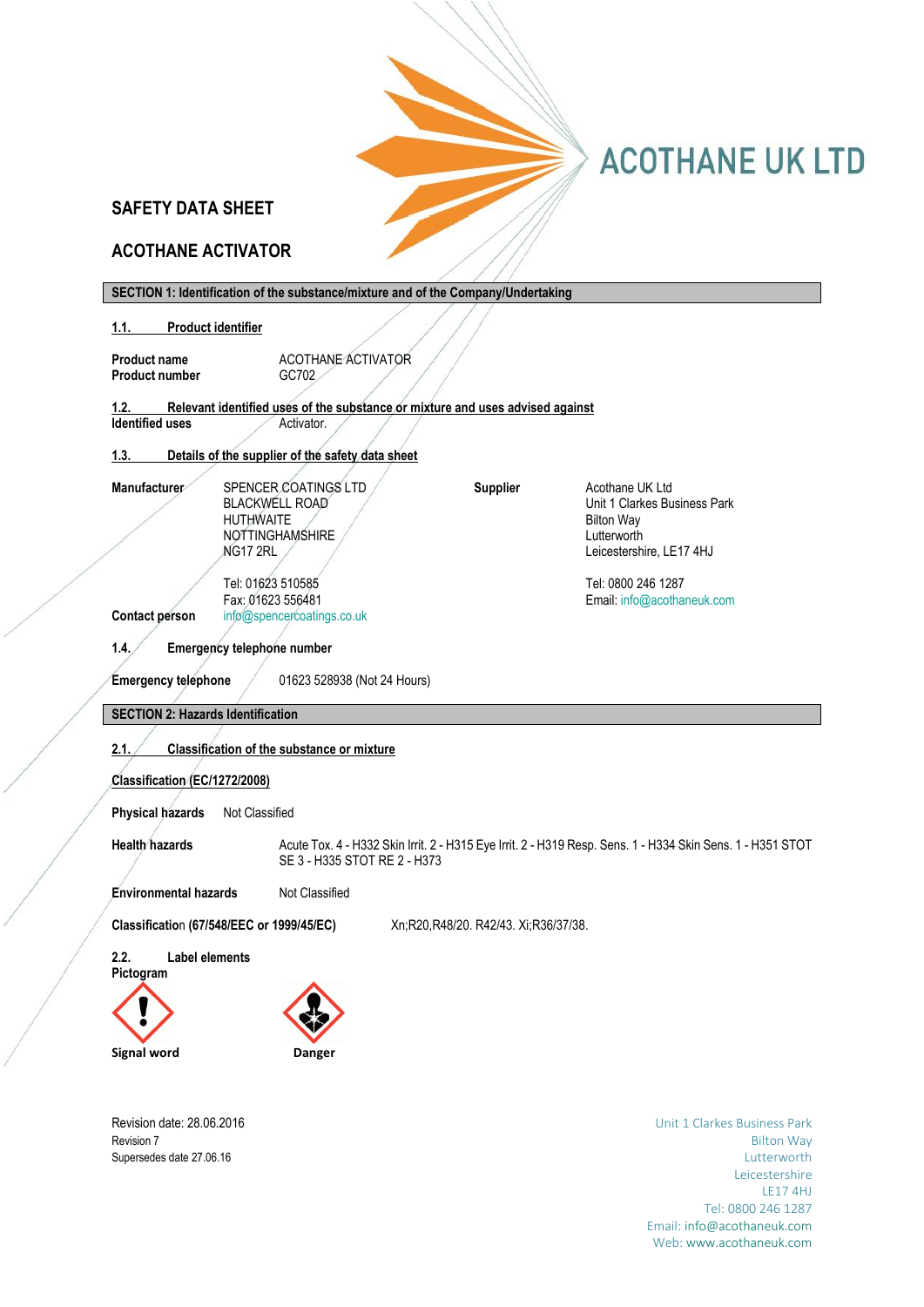| <b>Hazard statements</b>          | H315 Causes skin irritation.<br>H317 May cause an allergic skin reaction.<br>H319 Causes serious eye irritation.<br>H332 Harmful if inhaled.<br>H334 May cause allergy or asthma symptoms or breathing difficulties if inhaled.<br>H335 May cause respiratory irritation.<br>H373 May cause damage to organs through prolonged or repeated exposure.                                                                                                                                                                                                                         |
|-----------------------------------|------------------------------------------------------------------------------------------------------------------------------------------------------------------------------------------------------------------------------------------------------------------------------------------------------------------------------------------------------------------------------------------------------------------------------------------------------------------------------------------------------------------------------------------------------------------------------|
| <b>Precautionary statements</b>   | P260 Do not breathe vapour/ spray.<br>P280 Wear protective gloves/ protective clothing/ eye protection/ face protection.<br>P302+P352 IF ON SKIN: Wash with plenty of water.<br>P304+P340 IF INHALED: Remove person to fresh air and keep comfortable for breathing.<br>P305+P351+P338 IF IN EYES: Rinse cautiously with water for several minutes. Remove contact lenses,<br>if present and easy to do. Continue rinsing.<br>P308+P313 IF exposed or concerned: Get medical advice/attention.<br>P403+P233 Store in a well-ventilated place. Keep container tightly closed. |
| Supplemental label<br>information | EUH204 Contains isocyanates. May produce an allergic reaction.                                                                                                                                                                                                                                                                                                                                                                                                                                                                                                               |
| <b>Contains</b>                   | ISOCYANIC ACID, POLYMETHYLENEPOLYPHENYLENE ESTER, 4,4'-<br>METHYLENEDIPHENYLDIISOCYANATE, DIPHENYLMETHANE-2,4'-DIISOCYANATE, 2,2'-<br>METHYLENEDIPHENYL DIISOCYANATE                                                                                                                                                                                                                                                                                                                                                                                                         |

#### **2.3. Other hazards**

# **3.2. Mixtures**

| <b>ISOCYANIC ACID, POLYMETHYLENEPOLYPHENYLENE</b><br><b>ESTER</b> |                      |                                           | $60-100%$ |
|-------------------------------------------------------------------|----------------------|-------------------------------------------|-----------|
| CAS number: 9016-87-9                                             | EC number: 618-498-9 |                                           |           |
| <b>Classification</b>                                             |                      | Classification (67/548/EEC or 1999/45/EC) |           |
| Acute Tox. 4 - H332                                               |                      | Xn;R20,R48/20. Xi;R36/37/38. R42/43.      |           |
| Skin Irrit. 2 - H315                                              |                      |                                           |           |
| Eye Irrit. 2 - H319                                               |                      |                                           |           |
| Resp. Sens. 1 - H334                                              |                      |                                           |           |
| Skin Sens. 1 - H317                                               |                      |                                           |           |
| STOT SE 3 - H335                                                  |                      |                                           |           |
| STOT RE 2 - H373                                                  |                      |                                           |           |
|                                                                   |                      |                                           |           |

| <b>4.4'-METHYLENEDIPHENYL DIISOCYANATE</b> |                      |                                           | $10 - 30%$ |
|--------------------------------------------|----------------------|-------------------------------------------|------------|
| CAS number: 101-68-8                       | EC number: 247-714-0 |                                           |            |
| <b>Classification</b>                      |                      | Classification (67/548/EEC or 1999/45/EC) |            |
| Acute Tox. 4 - H332                        |                      | Xn;R20, R48/20. Xi;R36/37/38. R42/43.     |            |
| Skin Irrit. 2 - H315                       |                      |                                           |            |
| Eye Irrit. 2 - H319                        |                      |                                           |            |
| Resp. Sens. 1 - H334                       |                      |                                           |            |
| Skin Sens. 1 - H317                        |                      |                                           |            |
| STOT SE 3 - H335                           |                      |                                           |            |
| STOT RE 2 - H373                           |                      |                                           |            |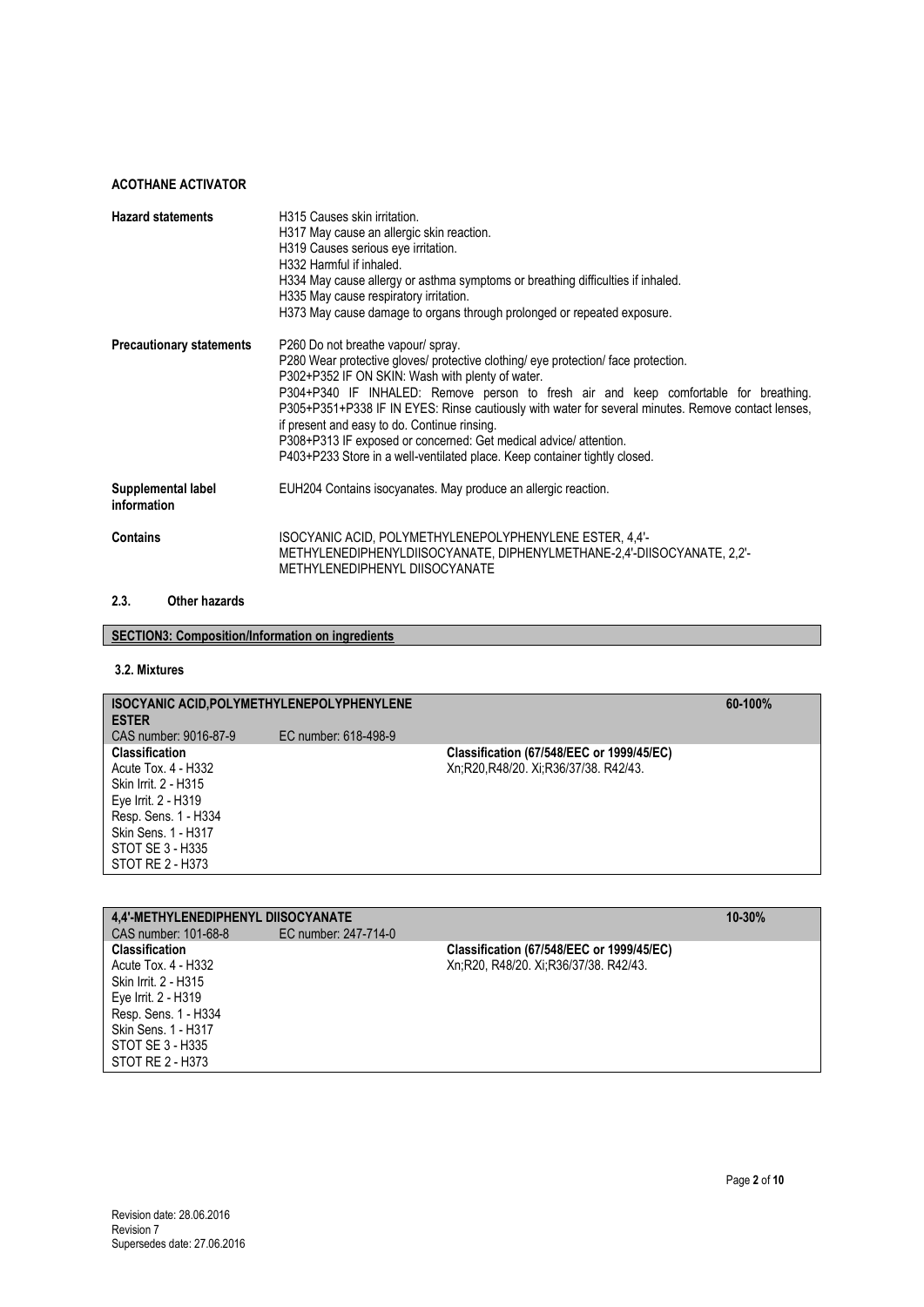| DIPHENYLMETHANE-2.4'-DIISOCYANATE<br>CAS number: 5873-54-1                                                                                 | EC number: 227-534-9 |                                                                                     | $5 - 10%$ |
|--------------------------------------------------------------------------------------------------------------------------------------------|----------------------|-------------------------------------------------------------------------------------|-----------|
| <b>Classification</b><br>Acute Tox. 4 - H332<br>Skin Irrit. 2 - H315<br>Eye Irrit. 2 - H319<br>Resp. Sens. 1 - H334<br>Skin Sens. 1 - H317 |                      | Classification (67/548/EEC or 1999/45/EC)<br>Xn; R20, R48/20. Xi; R36/37/38. R42/43 |           |
| STOT SE 3 - H335<br>STOT RE 2 - H373                                                                                                       |                      |                                                                                     |           |

| 2.2'-METHYLENEDIPHENYL DIISOCYANATE |                      |                                                  | $1 - 5%$ |
|-------------------------------------|----------------------|--------------------------------------------------|----------|
| CAS number: 2536-05-2               | EC number: 219-799-4 |                                                  |          |
| <b>Classification</b>               |                      | <b>Classification (67/548/EEC or 1999/45/EC)</b> |          |
| Acute Tox. 4 - H332                 |                      | Xn; R20, R48/20. Xi; R36/37/38. R42/43           |          |
| Skin Irrit. 2 - H315                |                      |                                                  |          |
| Eye Irrit. 2 - H319                 |                      |                                                  |          |
| Resp. Sens. 1 - H334                |                      |                                                  |          |
| Skin Sens. 1 - H317                 |                      |                                                  |          |
| STOT SE 3 - H335                    |                      |                                                  |          |
| STOT RE 2 - H373                    |                      |                                                  |          |

The Full Text for all R-Phrases and Hazard Statements are Displayed in Section 16.

| <b>SECTION 4: First aid measures</b>                                |                                                                                                                                                                                                                                                                                                                                                            |  |  |
|---------------------------------------------------------------------|------------------------------------------------------------------------------------------------------------------------------------------------------------------------------------------------------------------------------------------------------------------------------------------------------------------------------------------------------------|--|--|
| 4.1.                                                                | <b>Description of first aid measures</b>                                                                                                                                                                                                                                                                                                                   |  |  |
| Inhalation                                                          | Move affected person to fresh air at once. If breathing stops, provide artificial respiration. Get medical attention<br>immediately. When breathing is difficult, properly trained personnel may assist affected person by administering<br>oxygen.                                                                                                        |  |  |
| Ingestion                                                           | Never give anything by mouth to an unconscious person. Do not induce vomiting. Rinse mouth thoroughly with water.<br>Get medical attention if any discomfort continues.                                                                                                                                                                                    |  |  |
| <b>Skin contact</b>                                                 | Wash skin thoroughly with soap and water or use an approved skin cleanser. An MDI study has demonstrated that a<br>polyglycol-based skin cleanser (such as D-Tam TM, PEG-400) or corn oil may be more effective than soap and water.<br>Get medical attention if irritation persists after washing. Wash clothing and clean shoes thoroughly before reuse. |  |  |
| Eye contact                                                         | Remove any contact lenses and open eyelids wide apart. Continue to rinse for at least 15 minutes and get medical<br>attention.                                                                                                                                                                                                                             |  |  |
|                                                                     | <b>Protection of first aiders</b><br>First aid personnel should wear appropriate protective equipment during any rescue.                                                                                                                                                                                                                                   |  |  |
| 4.2.<br>Most important symptoms and effects, both acute and delayed |                                                                                                                                                                                                                                                                                                                                                            |  |  |
|                                                                     | General information Persons already sensitised to diisocyanates may develop allergic reactions when using this product.                                                                                                                                                                                                                                    |  |  |
| Inhalation                                                          | May cause sensitisation by inhalation. Symptoms following overexposure to vapour may include the following: Irritation<br>of nose, throat and airway.                                                                                                                                                                                                      |  |  |
| Ingestion                                                           | May cause irritation.                                                                                                                                                                                                                                                                                                                                      |  |  |
| Skin contact                                                        | Irritating to skin. May cause sensitisation by skin contact.                                                                                                                                                                                                                                                                                               |  |  |
| Eye contact                                                         | Irritating to eyes.                                                                                                                                                                                                                                                                                                                                        |  |  |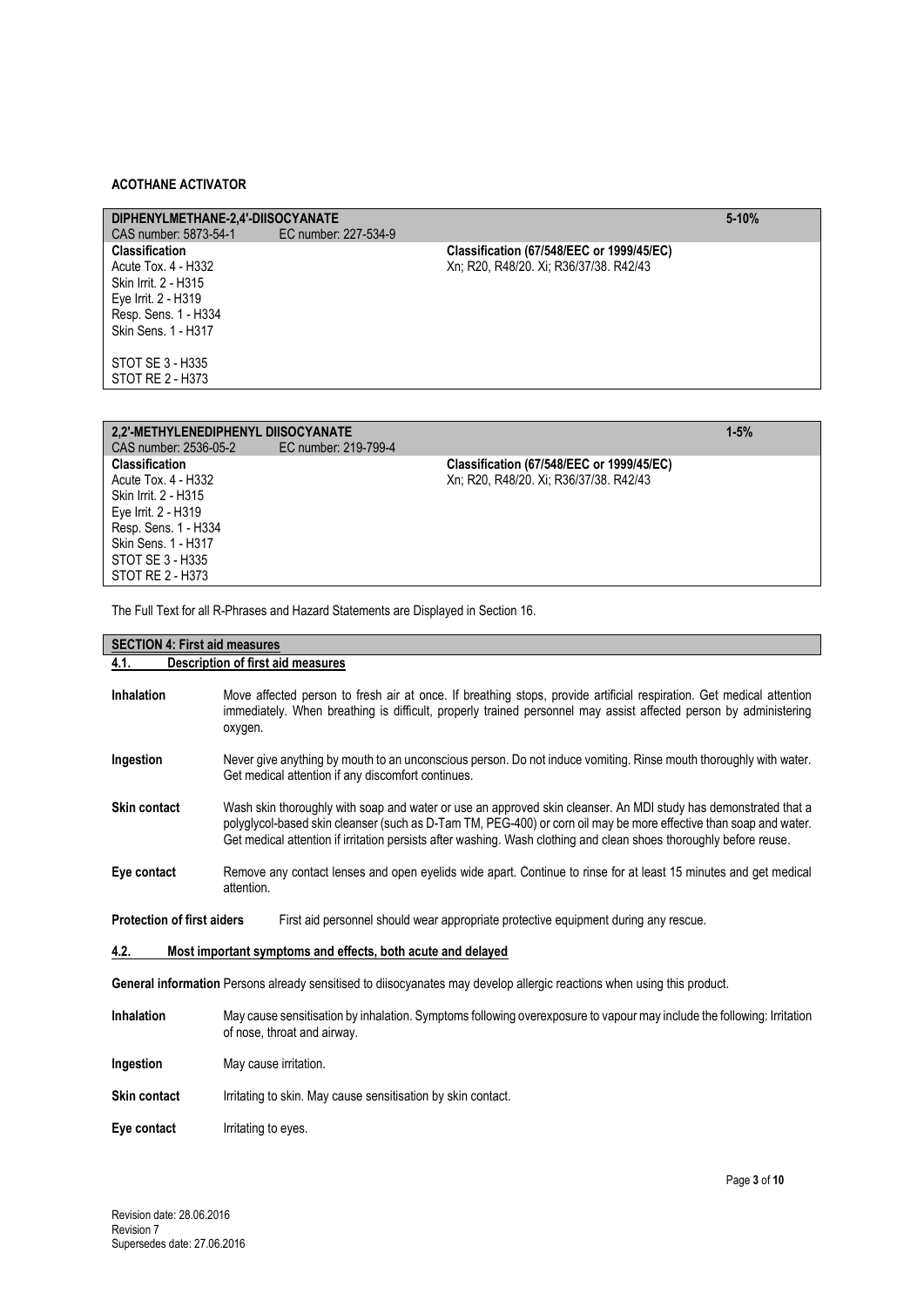# **4.3. Indication of any immediate medical attention and special treatment needed**

**Notes for the doctor** Development of symptoms may be delayed for 24 to 48 hours.

| <b>SECTION 5: Firefighting measures</b>       |                                                                                                                                                                                                                                                                                                                                                                                                                      |  |
|-----------------------------------------------|----------------------------------------------------------------------------------------------------------------------------------------------------------------------------------------------------------------------------------------------------------------------------------------------------------------------------------------------------------------------------------------------------------------------|--|
| <b>Extinguishing media</b><br>5.1.            |                                                                                                                                                                                                                                                                                                                                                                                                                      |  |
|                                               | Suitable extinguishing media Extinguish with foam, carbon dioxide or dry powder.                                                                                                                                                                                                                                                                                                                                     |  |
| Unsuitable extinguishing<br>media             | Do not use water, if avoidable.                                                                                                                                                                                                                                                                                                                                                                                      |  |
| 5.2.                                          | Special hazards arising from the substance or mixture                                                                                                                                                                                                                                                                                                                                                                |  |
| <b>Specific hazards</b>                       | When handled correctly, undamaged units represent no danger.                                                                                                                                                                                                                                                                                                                                                         |  |
| <b>Hazardous combustion</b><br>products       | Carbon dioxide (CO2). Carbon monoxide (CO). Nitrous gases (NOx).                                                                                                                                                                                                                                                                                                                                                     |  |
| 5.3.<br><b>Advice for firefighters</b>        |                                                                                                                                                                                                                                                                                                                                                                                                                      |  |
| Protective actions during<br>Firefighting     | In case of fire: Evacuate area. No action shall be taken without appropriate training or involving any<br>personal risk.                                                                                                                                                                                                                                                                                             |  |
| for firefighters                              | Special protective equipment Firefighter's clothing conforming to European standard EN469 (including helmets, protective boots and<br>gloves) will provide a basic level of protection for chemical incidents.                                                                                                                                                                                                       |  |
| <b>SECTION 6: Accidental Release Measures</b> |                                                                                                                                                                                                                                                                                                                                                                                                                      |  |
| 6.1.                                          | Personal precautions, protective equipment and emergency procedures                                                                                                                                                                                                                                                                                                                                                  |  |
| <b>Personal precautions</b>                   | No action shall be taken without appropriate training or involving any personal risk. Evacuate area. Keep<br>unnecessary and unprotected personnel away from the spillage. Do not touch or walk into spilled material.<br>Avoid inhalation of vapours. Provide adequate ventilation. Use suitable respiratory protection if ventilation<br>is inadequate. Wear protective clothing, gloves, eye and face protection. |  |
| 6.2.<br><b>Environmental precautions</b>      |                                                                                                                                                                                                                                                                                                                                                                                                                      |  |
| <b>Environmental precautions</b>              | Avoid the spillage or runoff entering drains, sewers or watercourses.                                                                                                                                                                                                                                                                                                                                                |  |
| 6.3.                                          | Methods and material for containment and cleaning up                                                                                                                                                                                                                                                                                                                                                                 |  |
| Methods for cleaning up                       | Stop leak if possible without risk. Absorb in vermiculite, dry sand or earth and place into containers. Flush<br>contaminated area with plenty of water. Avoid the spillage or runoff entering drains, sewers or<br>watercourses.                                                                                                                                                                                    |  |
| 6.4.<br><b>Reference to other sections</b>    |                                                                                                                                                                                                                                                                                                                                                                                                                      |  |
| Reference to other sections                   | See Section 1 for emergency contact information. For personal protection, see Section 8. For waste<br>disposal, see Section 13.                                                                                                                                                                                                                                                                                      |  |
| <b>SECTION 7: Handling and storage</b>        |                                                                                                                                                                                                                                                                                                                                                                                                                      |  |
| <b>Precautions for safe handling</b><br>7.1.  |                                                                                                                                                                                                                                                                                                                                                                                                                      |  |
| <b>Usage precautions</b>                      | Avoid spilling. Avoid contact with skin and eyes.                                                                                                                                                                                                                                                                                                                                                                    |  |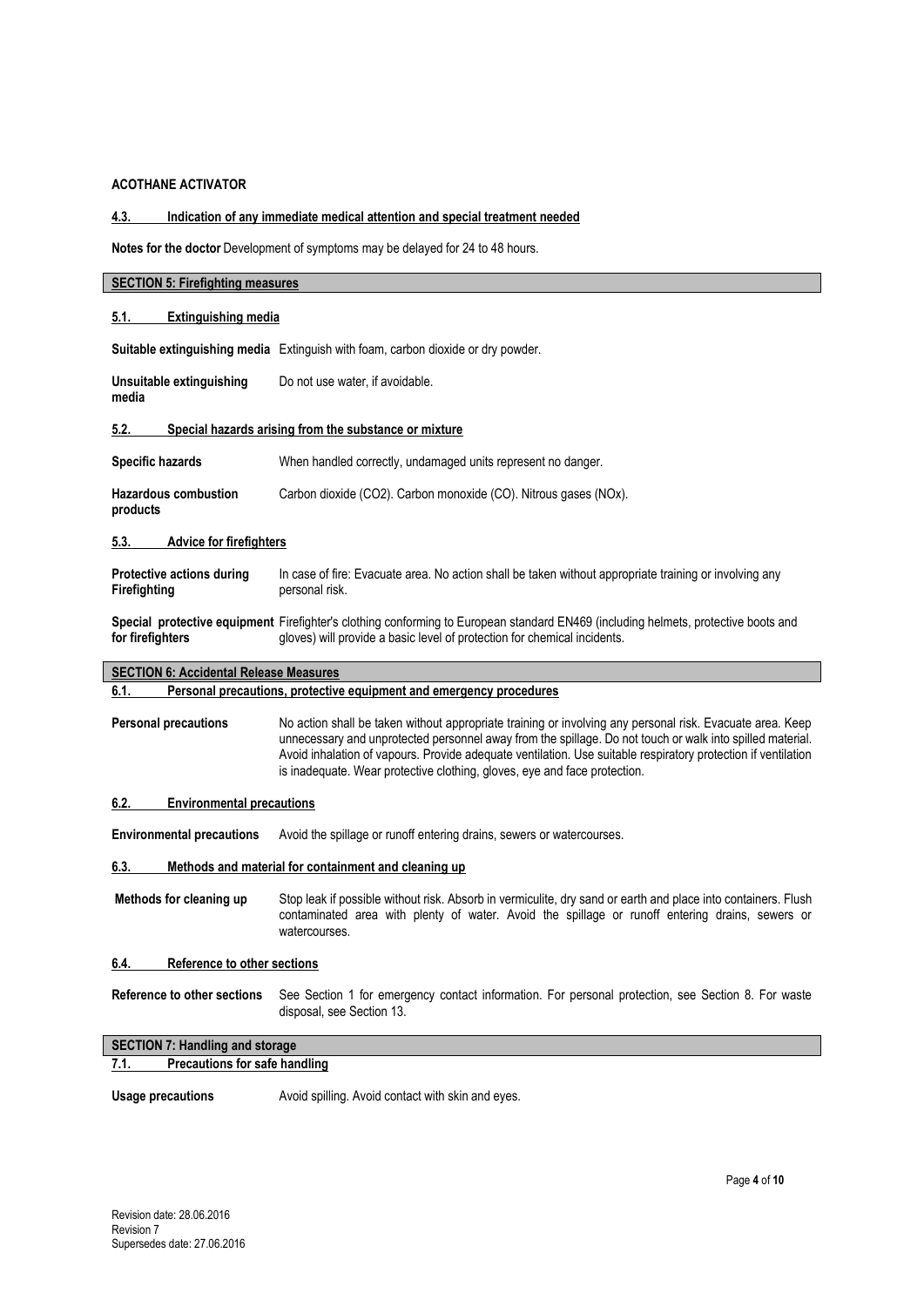Advice on general **When using do not eat, drink or smoke**. Wash skin thoroughly after handling. Remove contaminated **occupational hygiene** clothing and protective equipment before entering eating areas. clothing and protective equipment before entering eating areas.

**7.2. Conditions for safe storage, including any incompatibilities**

Storage precautions **Keep only in the original container.** Store in accordance with local regulations. Store in tightly- closed, original container in a dry, cool and well-ventilated place. Store away from incompatible materials (see Section 10). Keep away from food and drink. Use appropriate containment to avoid environmental contamination.

**Storage class** Chemical storage.

**7.3. Specific end use(s)**

**Specific end use(s)** The identified uses for this product are detailed in Section 1.2.

#### **SECTION 8: Exposure Controls /Personal Protection 8.1. Control parameters Occupational exposure limits**

#### **ISOCYANIC ACID,POLYMETHYLENEPOLYPHENYLENE ESTER**

Short-term exposure limit (15-minute): 0.07 mg/m<sup>3</sup> Long-term exposure limit (8-hour TWA): 0.02 mg/m<sup>3</sup> **4,4'-METHYLENEDIPHENYL DIISOCYANATE** Short-term exposure limit (15-minute): 0.07 mg/m<sup>3</sup> Long-term exposure limit (8-hour TWA): 0.02 mg/m<sup>3</sup> **DIPHENYLMETHANE-2,4'-DIISOCYANATE** Long-term exposure limit (8-hour TWA): 0.02 mg/m<sup>3</sup> Short-term exposure limit (15-minute): 0.07 mg/m<sup>3</sup> **2,2'-METHYLENEDIPHENYL DIISOCYANATE** Long-term exposure limit (8-hour TWA): 0.02 mg/m<sup>3</sup>

Short-term exposure limit (15-minute): 0.07 mg/m<sup>3</sup>

#### **ISOCYANIC ACID,POLYMETHYLENEPOLYPHENYLENE ESTER (CAS: 9016-87-9)**

- Soil; >1 mg/kg

**Ingredient comments** No exposure limits known for ingredient(s).

#### **4,4'-METHYLENEDIPHENYL DIISOCYANATE (CAS: 101-68-8)**

| Ingredient comments | WEL = Workplace Exposure Limits                                                                                                                                                                                                                                                                                                                                                                                                                                                                                                                                                                                                                                                                                                                                                                                                                                                                                                                                                                                                                    |
|---------------------|----------------------------------------------------------------------------------------------------------------------------------------------------------------------------------------------------------------------------------------------------------------------------------------------------------------------------------------------------------------------------------------------------------------------------------------------------------------------------------------------------------------------------------------------------------------------------------------------------------------------------------------------------------------------------------------------------------------------------------------------------------------------------------------------------------------------------------------------------------------------------------------------------------------------------------------------------------------------------------------------------------------------------------------------------|
| <b>DNEL</b>         | General population - Dermal: Short term systemic effects: 25 mg/m <sup>3</sup><br>General population - Oral; Short term systemic effects: 20 mg/kg/day<br>General population - Dermal; Short term local effects: 17.2 mg/cm <sup>2</sup><br>General population - Inhalation; Short term local effects: 0.05 mg/m <sup>3</sup><br>General population - Inhalation; Short term systemic effects: 0.05 mg/m <sup>3</sup><br>General population - Inhalation; Long term local effects: 0.025 mg/m <sup>3</sup><br>General population - Inhalation; Long term systemic effects: 0.025 mg/m <sup>3</sup><br>Workers - Dermal; Short term systemic effects: 50 mg/kg/day<br>Workers - Inhalation; Short term systemic effects: 0.1 mg/m <sup>3</sup><br>Workers - Dermal; Short term local effects: 28.7 mg/cm <sup>2</sup><br>Workers - Inhalation: Short term local effects: 0.1 mg/m <sup>3</sup><br>Workers - Inhalation; Long term systemic effects: 0.05 mg/m <sup>3</sup><br>Workers - Inhalation; Long term local effects: 0.05 mg/m <sup>3</sup> |
| <b>PNEC</b>         | - Fresh water; >1 mg/l<br>$-STP$ ; $>1$ mg/l                                                                                                                                                                                                                                                                                                                                                                                                                                                                                                                                                                                                                                                                                                                                                                                                                                                                                                                                                                                                       |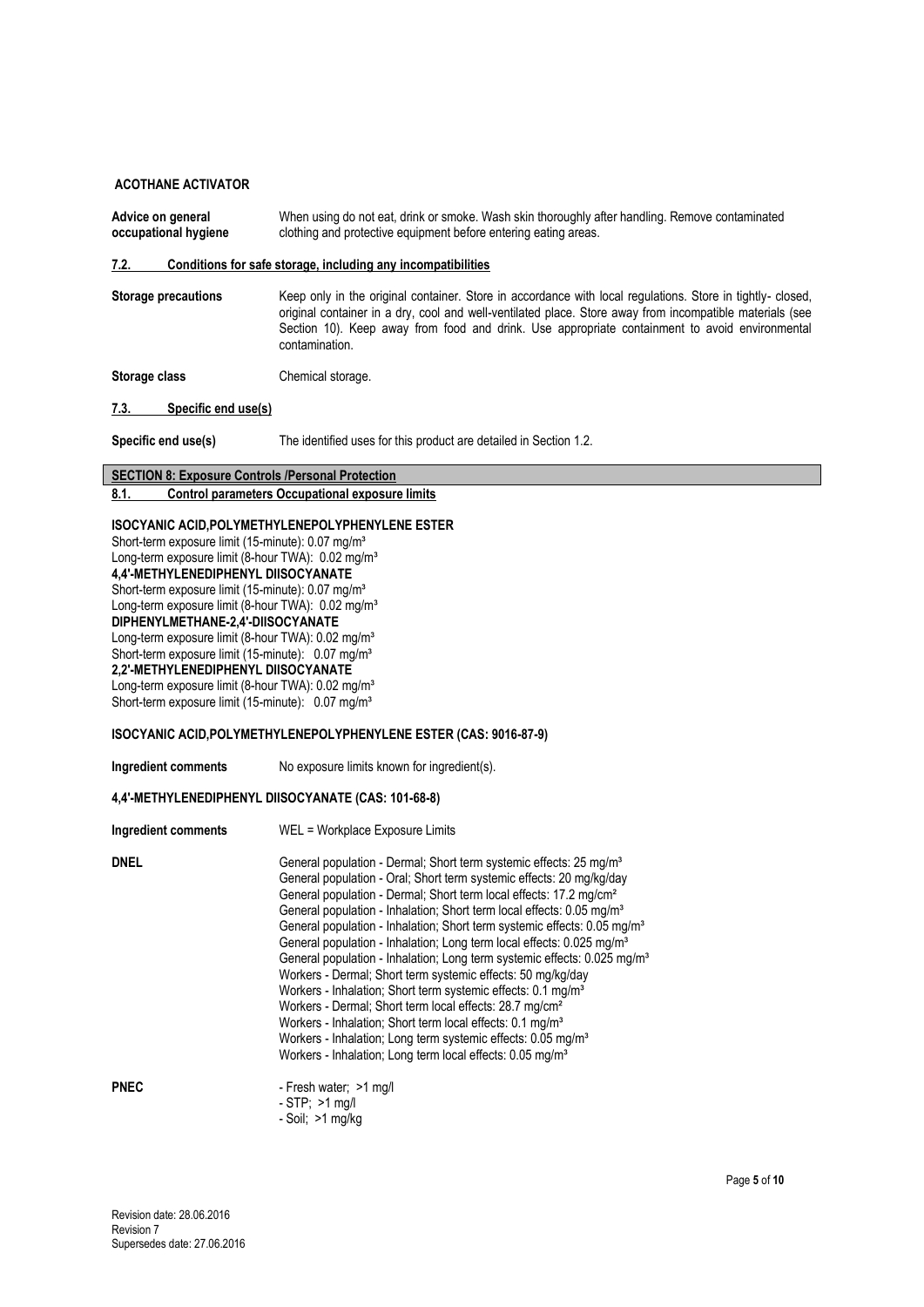| - Marine water; > 0.1 mg/l |  |  |
|----------------------------|--|--|
| - Sediment; Not relevant   |  |  |

#### **DIPHENYLMETHANE-2,4'-DIISOCYANATE (CAS: 5873-54-1)**

| Ingredient comments | WEL = Workplace Exposure Limits                                                                                                                                                                                                                                                                                                                                                                                                                                                                                                                                                                                                                                                                                                                                                                                                                                                                    |
|---------------------|----------------------------------------------------------------------------------------------------------------------------------------------------------------------------------------------------------------------------------------------------------------------------------------------------------------------------------------------------------------------------------------------------------------------------------------------------------------------------------------------------------------------------------------------------------------------------------------------------------------------------------------------------------------------------------------------------------------------------------------------------------------------------------------------------------------------------------------------------------------------------------------------------|
| <b>DNEL</b>         | General population - Dermal; Short term systemic effects: 25 mg/kg/day<br>General population - Inhalation; Short term systemic effects: 0.05 mg/m <sup>3</sup><br>General population - Oral; Short term systemic effects: 20 mg/kg/day<br>General population - Dermal; Short term local effects: 17.2 mg/cm <sup>2</sup><br>General population - Inhalation; Short term local effects: 0.05 mg/m <sup>3</sup><br>General population - Inhalation; Long term systemic effects: 0.025 mg/m <sup>3</sup><br>General population - Inhalation; Long term local effects: 0.025 mg/m <sup>3</sup><br>Workers - Inhalation; Short term systemic effects: 0.1 mg/m <sup>3</sup><br>Workers - Dermal; Short term local effects: 28.7 mg/cm <sup>2</sup><br>Workers - Inhalation; Short term local effects: 0.1 mg/m <sup>3</sup><br>Workers - Inhalation; Long term systemic effects: 0.05 mg/m <sup>3</sup> |
| <b>PNEC</b>         | - Fresh water; >1 mg/l<br>- Marine water: > 0.1 mg/l<br>$-Soil: >1 mg/kg$<br>$-STP$ ; $>1$ mg/l                                                                                                                                                                                                                                                                                                                                                                                                                                                                                                                                                                                                                                                                                                                                                                                                    |

#### **2,2'-METHYLENEDIPHENYL DIISOCYANATE (CAS: 2536-05-2)**

| <b>Ingredient comments</b> | WEL = Workplace Exposure Limits                                                                                                                                                                                                                                                                                                                                                                                                                                                                                                                                                                                                                                                                                                                                                                                                                                                                                                                                                                                                            |
|----------------------------|--------------------------------------------------------------------------------------------------------------------------------------------------------------------------------------------------------------------------------------------------------------------------------------------------------------------------------------------------------------------------------------------------------------------------------------------------------------------------------------------------------------------------------------------------------------------------------------------------------------------------------------------------------------------------------------------------------------------------------------------------------------------------------------------------------------------------------------------------------------------------------------------------------------------------------------------------------------------------------------------------------------------------------------------|
| <b>DNEL</b>                | General population - Dermal; Short term systemic effects: 25 mg/kg/day<br>General population - Inhalation; Short term systemic effects: 0.05 mg/m <sup>3</sup><br>General population - Oral: Short term systemic effects: 20 mg/kg/day<br>General population - Dermal; Short term local effects: 17.2 mg/cm <sup>2</sup><br>General population - Inhalation; Short term local effects: 0.05 mg/m <sup>3</sup><br>General population - Inhalation; Long term systemic effects: 0.025 mg/m <sup>3</sup><br>General population - Inhalation; Long term local effects: 0.025 mg/m <sup>3</sup><br>Workers - Dermal; Short term systemic effects: 50 mg/kg/day<br>Workers - Inhalation; Short term systemic effects: 0.1 mg/m <sup>3</sup><br>Workers - Dermal; Short term local effects: 28.7 mg/cm <sup>2</sup><br>Workers - Inhalation: Short term local effects: 0.1 mg/m <sup>3</sup><br>Workers - Inhalation; Long term systemic effects: 0.05 mg/m <sup>3</sup><br>Workers - Inhalation; Long term local effects: 0.05 mg/m <sup>3</sup> |
| PNEC                       | - Fresh water; >1 mg/l<br>- Marine water; > 0.1 mg/l                                                                                                                                                                                                                                                                                                                                                                                                                                                                                                                                                                                                                                                                                                                                                                                                                                                                                                                                                                                       |

- Soil; 1 mg/kg
- STP; >1 mg/l

# **8.2. Exposure controls**





**Appropriate engineering** As this product contains ingredients with exposure limits, process enclosures, local exhaust ventilation or<br>**Controls** controls other engineering controls should be used to keep worker exposure be **Controls** other engineering controls should be used to keep worker exposure below any statutory or recommended limits, if use generates dust, fumes, gas, vapour or mist.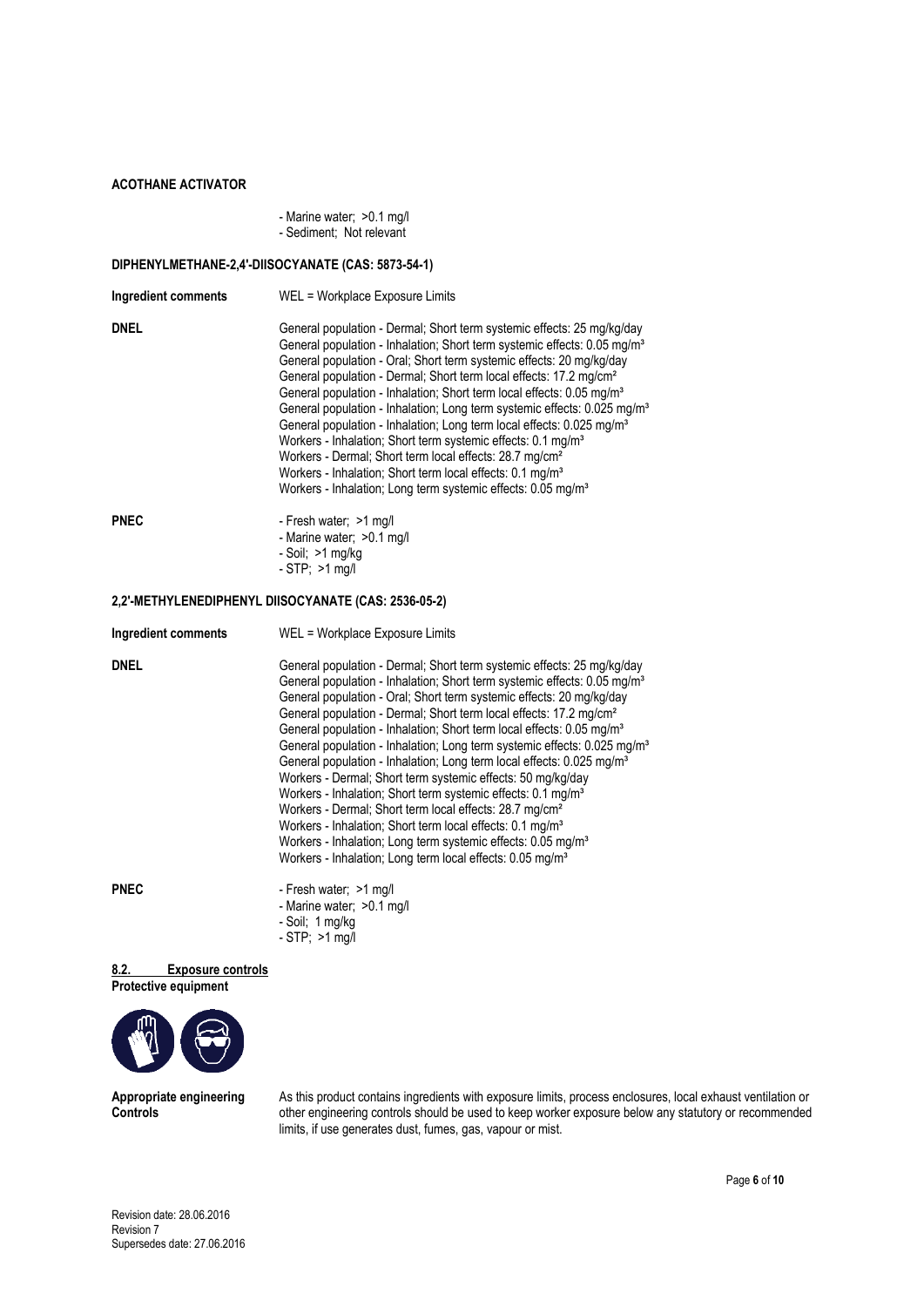| Eye/face protection                              | Eyewear complying with an approved standard should be worn if a risk assessment indicates eye contact<br>is possible. The following protection should be worn: Chemical splash goggles or face shield.                                                                                                                      |
|--------------------------------------------------|-----------------------------------------------------------------------------------------------------------------------------------------------------------------------------------------------------------------------------------------------------------------------------------------------------------------------------|
| Hand protection                                  | To protect hands from chemicals, gloves should comply with European Standard EN374. The selected<br>gloves should have a breakthrough time of at least 4 hours.                                                                                                                                                             |
| Other skin and<br>body protection                | Wear appropriate clothing to prevent any possibility of skin contact.                                                                                                                                                                                                                                                       |
| <b>Hygiene measures</b>                          | Do not smoke in work area. Wash hands at the end of each work shift and before eating, smoking and<br>using the toilet. Wash promptly if skin becomes contaminated. Promptly remove any clothing that becomes<br>contaminated. Use appropriate skin cream to prevent drying of skin. When using do not eat, drink or smoke. |
| <b>Respiratory protection</b>                    | Respiratory protection complying with an approved standard should be worn if a risk assessment indicates<br>inhalation of contaminants is possible. Respirator selection must be based on exposure levels, the hazards<br>of the product and the safe working limits of the selected respirator.                            |
| <b>Environmental exposure</b><br><b>Controls</b> | Emissions from ventilation or work process equipment should be checked to ensure they comply with the<br>requirements of environmental protection legislation. In some cases, fume scrubbers, filters or engineering<br>modifications to the process equipment will be necessary to reduce emissions to acceptable levels.  |

# **SECTION 9: Physical and Chemical Properties**

# **9.1. Information on basic physical and chemical properties**

| Appearance<br>Colour<br>Odour<br>Odour threshold<br>рH<br><b>Melting point</b><br>Initial boiling point and range<br>Vapour pressure<br>Vapour density<br><b>Relative density</b><br>Solubility(ies)<br><b>Partition coefficient</b><br>Auto-ignition temperature<br><b>Decomposition Temperature</b><br>Viscositv | Liguid.<br>Brown.<br>Almost odourless.<br>Not determined.<br>Not applicable.<br>-30°C<br>>300 °C @ 1013 hPa Flash point approx 229 °C Flammability (solid, qas)<br>approx 11 hPa @ $20^{\circ}$ C<br>Not determined.<br>1.23<br>Immiscible with water.<br>log Pow: 4.51<br>Not applicable.<br>Not determined.<br>approx 145 mPa s $@$ 20 $°C$ | Not applicable. |
|--------------------------------------------------------------------------------------------------------------------------------------------------------------------------------------------------------------------------------------------------------------------------------------------------------------------|-----------------------------------------------------------------------------------------------------------------------------------------------------------------------------------------------------------------------------------------------------------------------------------------------------------------------------------------------|-----------------|
| 9.2.<br><b>Other information</b>                                                                                                                                                                                                                                                                                   |                                                                                                                                                                                                                                                                                                                                               |                 |
| Volatile organic compound                                                                                                                                                                                                                                                                                          | This product contains a maximum VOC content of Zero q/l.                                                                                                                                                                                                                                                                                      |                 |

## **SECTION 10: Stability and reactivity**

**10.1. Reactivity**

Reactivity No test data specifically related to reactivity available for this product or its ingredients.

# **10.2. Chemical stability**

**Stability** Stable at normal ambient temperatures. Polymerises at approx 200C with evolution of CO2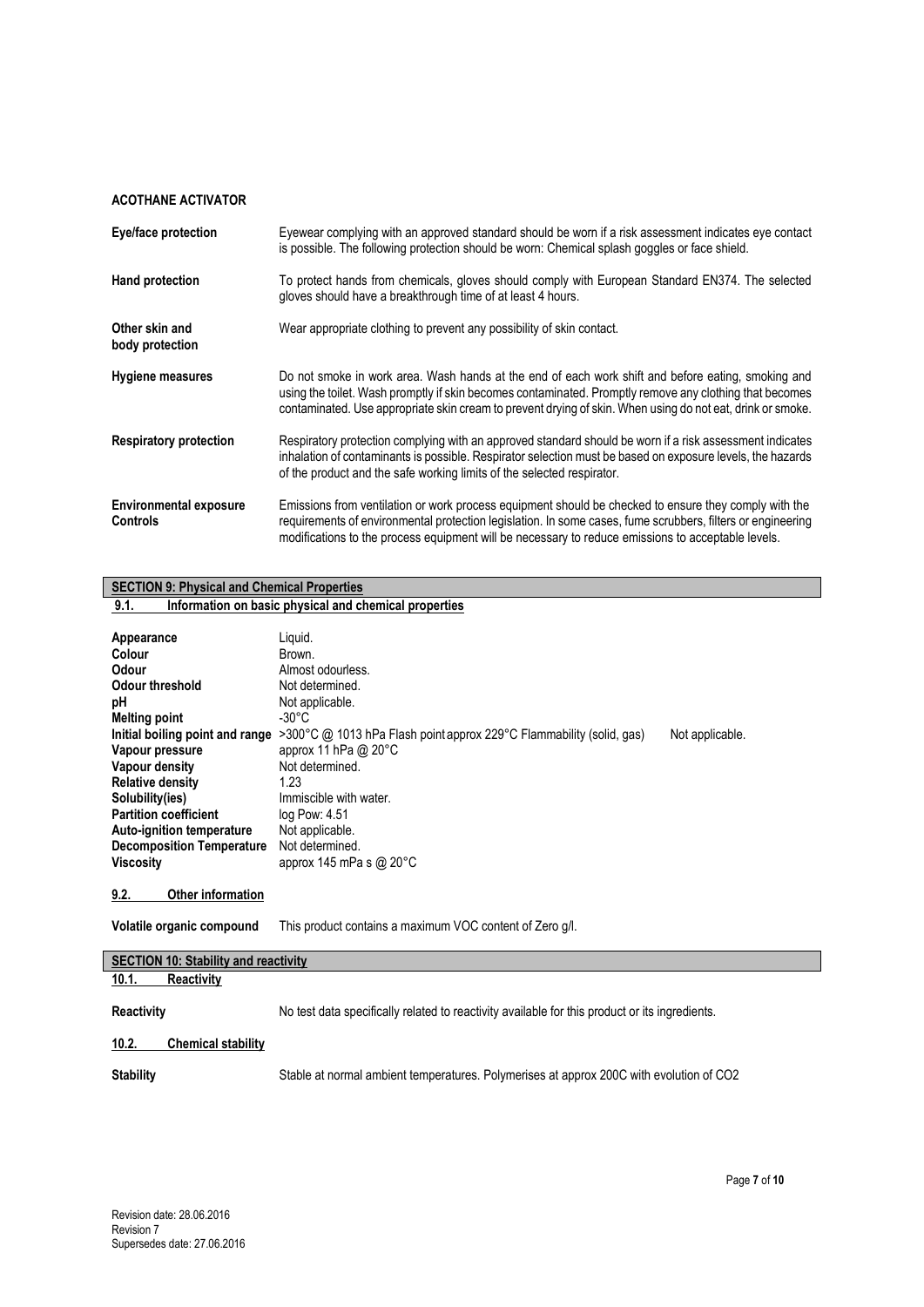| 10.3.<br><b>Possibility of hazardous reactions</b> |                                                                                                                                                                      |  |
|----------------------------------------------------|----------------------------------------------------------------------------------------------------------------------------------------------------------------------|--|
| Possibility of hazardous<br><b>Reactions</b>       | Reactions with the following materials may generate heat: Amines. Alcohols. Reaction with water forms<br>CO2 which can cause pressure build up in closed containers. |  |
| <b>Conditions to avoid</b><br>10.4.                |                                                                                                                                                                      |  |
| <b>Conditions to avoid</b>                         | Avoid excessive heat for prolonged periods of time.                                                                                                                  |  |
| 10.5.                                              | Incompatible materials                                                                                                                                               |  |
| <b>Materials to avoid</b>                          | Water, steam, water mixtures. Alcohols. Amines. Alkalis. Acids.                                                                                                      |  |
| 10.6.<br>Hazardous decomposition products          |                                                                                                                                                                      |  |
| Hazardous decomposition<br><b>Products</b>         | Fire creates: Carbon monoxide (CO). Carbon dioxide (CO2). Nitrous gases (NOx). Hydrocarbons.                                                                         |  |
| <b>SECTION 11: Toxicological Information</b>       |                                                                                                                                                                      |  |
| 11.1. Information on toxicological effects         |                                                                                                                                                                      |  |
| <b>Toxicological effects</b>                       | The toxicity of this substance has been assessed during REACH registration.                                                                                          |  |
| Acute toxicity - inhalation                        |                                                                                                                                                                      |  |
| ATE inhalation (gases ppm)                         | 5,000.0 ATE inhalation (vapours mg/l) 11.0                                                                                                                           |  |
| ATE inhalation (dusts/mists mg/l) 1.67             |                                                                                                                                                                      |  |
| Serious eye damage/irritation                      |                                                                                                                                                                      |  |
| Serious eye damage/irritation                      | Irritation of eyes is assumed.                                                                                                                                       |  |
| <b>Respiratory sensitisation</b>                   |                                                                                                                                                                      |  |
| <b>Respiratory sensitisation</b>                   | Sensitising.                                                                                                                                                         |  |
| <b>Skin sensitisation</b>                          |                                                                                                                                                                      |  |
| <b>Skin sensitisation</b>                          | Sensitising.                                                                                                                                                         |  |
| <b>Inhalation</b>                                  | Gas or vapour in high concentrations may irritate the respiratory system. Symptoms following<br>overexposure may include the following: Coughing.                    |  |
| Ingestion                                          | May cause discomfort if swallowed.                                                                                                                                   |  |
| Skin contact                                       | Liquid may irritate skin.                                                                                                                                            |  |
| Eye contact                                        | Vapour or spray in the eyes may cause irritation and smarting.                                                                                                       |  |
| <b>SECTION 12: Ecological Information</b>          |                                                                                                                                                                      |  |
| 12.1.<br><b>Toxicity</b>                           |                                                                                                                                                                      |  |

Toxicity The product is not believed to present a hazard due to its physical nature.

#### **12.2. Persistence and degradability**

**Persistence and degradability** The product is not readily biodegradable.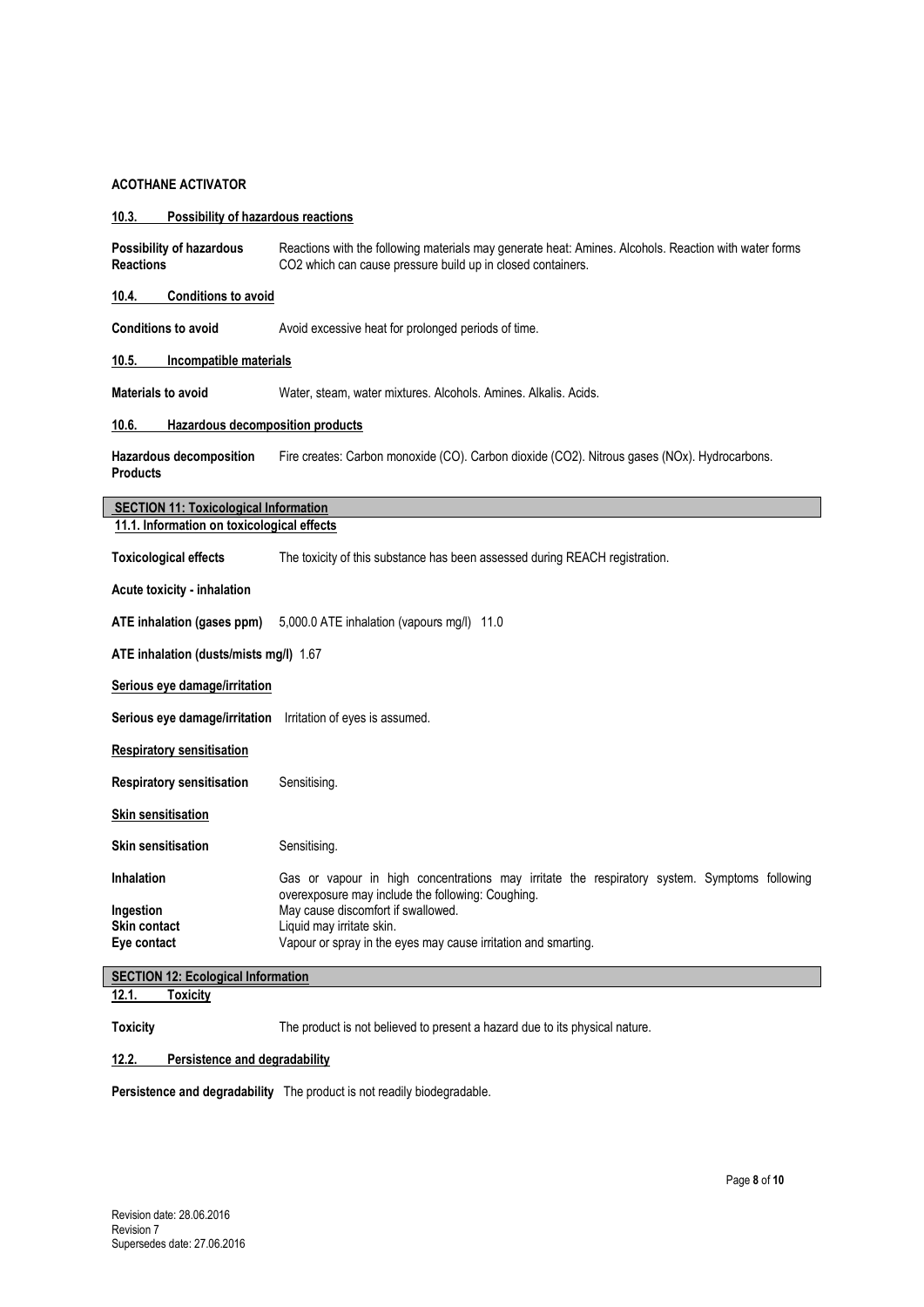# **12.3. Bioaccumulative potential**

| Accumulates in soil and sediment.                                                                                                                                                                                                                                                                                                                                                                                                                                                                                                                                                                 |  |
|---------------------------------------------------------------------------------------------------------------------------------------------------------------------------------------------------------------------------------------------------------------------------------------------------------------------------------------------------------------------------------------------------------------------------------------------------------------------------------------------------------------------------------------------------------------------------------------------------|--|
| log Pow: 4.51                                                                                                                                                                                                                                                                                                                                                                                                                                                                                                                                                                                     |  |
|                                                                                                                                                                                                                                                                                                                                                                                                                                                                                                                                                                                                   |  |
| The product contains substances which are insoluble in water and which sediment in water systems.                                                                                                                                                                                                                                                                                                                                                                                                                                                                                                 |  |
| Not available.                                                                                                                                                                                                                                                                                                                                                                                                                                                                                                                                                                                    |  |
| Results of PBT and vPvB assessment                                                                                                                                                                                                                                                                                                                                                                                                                                                                                                                                                                |  |
| This product does not contain any substances classified as PBT or vPvB.                                                                                                                                                                                                                                                                                                                                                                                                                                                                                                                           |  |
| Other adverse effects                                                                                                                                                                                                                                                                                                                                                                                                                                                                                                                                                                             |  |
| None known.                                                                                                                                                                                                                                                                                                                                                                                                                                                                                                                                                                                       |  |
| <b>SECTION 13: Disposal Considerations</b>                                                                                                                                                                                                                                                                                                                                                                                                                                                                                                                                                        |  |
| 13.1. Waste treatment methods                                                                                                                                                                                                                                                                                                                                                                                                                                                                                                                                                                     |  |
| The generation of waste should be minimised or avoided wherever possible. Dispose of surplus products<br>and those that cannot be recycled via a licensed waste disposal contractor. Disposal of this product,<br>process solutions, residues and by-products should at all times comply with the requirements of<br>environmental protection and waste disposal legislation and any local authority requirements.                                                                                                                                                                                |  |
| Dispose of waste to licensed waste disposal site in accordance with the requirements of the local Waste<br>Disposal Authority.                                                                                                                                                                                                                                                                                                                                                                                                                                                                    |  |
| <b>SECTION 14: Transport Information</b>                                                                                                                                                                                                                                                                                                                                                                                                                                                                                                                                                          |  |
| The product is not covered by international regulations on the transport of dangerous goods (IMDG, IATA,<br>ADR/RID).                                                                                                                                                                                                                                                                                                                                                                                                                                                                             |  |
| UN number<br>14.1.<br>Not applicable.<br><b>UN proper shipping name</b><br>14.2.<br>Not applicable.<br><b>Transport hazard class(es)</b><br>14.3.<br>No transport warning sign required.<br>14.4. Packing group<br>Not applicable.<br><b>Environmental hazards</b><br>14.5.<br>Environmentally hazardous substance/marine pollutant<br>No.<br>14.6.<br>Special precautions for user<br>Not applicable.<br>Transport in bulk according to Annex II of MARPOL and the IBC Code<br>14.7.<br><b>Transport in bulk according</b><br>Not applicable.<br>to Annex II of MARPOL 73/78<br>and the IBC Code |  |
|                                                                                                                                                                                                                                                                                                                                                                                                                                                                                                                                                                                                   |  |